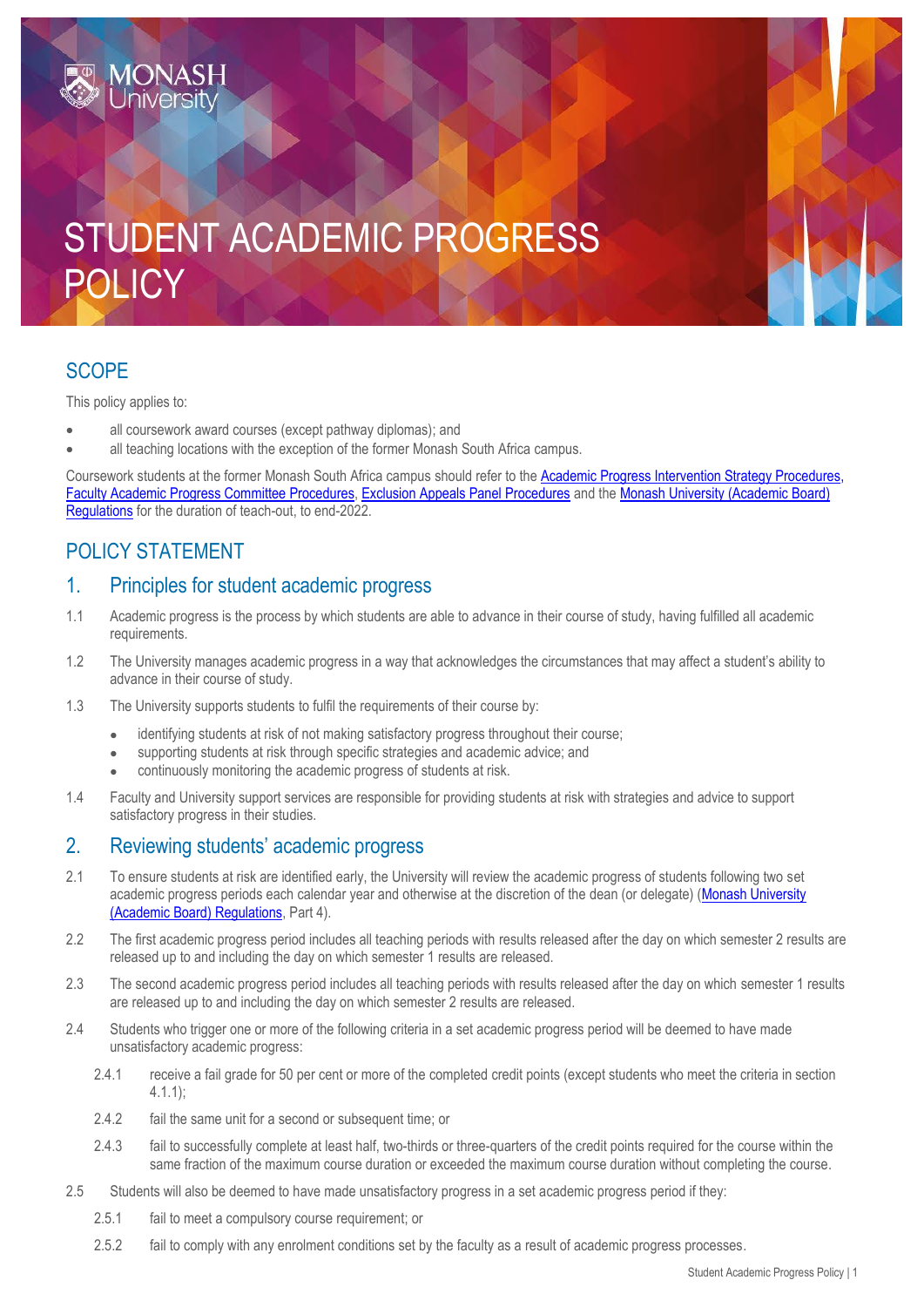- 2.6 Students who are either at risk of, or demonstrating, unsatisfactory academic progress will be allocated one of three academic progress risk levels:
	- Academic progress risk level 1: Advice;
	- Academic progress risk level 2: Monitoring; or
	- Academic progress risk level 3: Intervention.
- 2.7 The University will record students' academic progress risk levels in the student management system.
- 2.8 Where the University has an arrangement for delivering a course in conjunction with a third party, the managing faculty remains responsible for reviewing student academic progress and undertaking the academic progress actions as set out in this policy and supporting procedures.

#### 3. Academic progress risk level 1: Advice

- 3.1 A student is allocated level 1 if they have failed one or more units in an academic progress period, but have not triggered an unsatisfactory academic progress criterion (see sections 2.4 and 2.5).
- 3.2 The University will support level 1 students through an online tool, assisting students to identify academic or non-academic areas where they need support and directing them to appropriate support resources and services.
- 3.3 Where appropriate, students will also be offered an academic performance support meeting to assist with unit selection in subsequent teaching periods.
- 3.4 Where appropriate, recommendations can be made or conditions may be set on the students' enrolment.

#### 4. Academic progress risk level 2: Monitoring

- 4.1 A student is allocated level 2 if they have triggered one or more unsatisfactory academic progress criteria in section 2.4 in an academic progress period, but did not trigger any criteria in their previously reviewed academic progress period.
	- 4.1.1 A student who enrols in a single 6, 12 or 18 credit point unit in their first review period at Monash and fails that unit will instead trigger risk level 1.
- 4.2 The University will support level 2 students by assisting them to identify academic or non-academic areas where they need support and directing them to appropriate support resources and services using an online tool.
- 4.3 Where appropriate, students will also be offered an academic performance support meeting to assist with unit selection or provide options for a course transfer or an alternative exit.
- 4.4 Where appropriate, recommendations can be made or conditions may be set on the students' enrolment.

#### 5. Academic progress risk level 3: Intervention

- 5.1 A student is allocated level 3 if they have:
	- 5.1.1 triggered one or more unsatisfactory academic progress criteria in section 2.4 for a second consecutively reviewed academic progress period;
	- 5.1.2 failed to meet one or more compulsory course requirements in section 2.5; or
	- 5.1.3 failed to comply with enrolment conditions set in the previous review period (see section 2.5).
- 5.2 The managing faculty will review the academic progress of all students at level 3, including information provided by the student, and can:
	- recommend actions to be taken by the student; and/or
	- invite the student to an academic performance support meeting; and/or
	- allow the student to remain enrolled without conditions; and/or
	- allow the student to remain enrolled with enrolment conditions; or
	- refer the student to an Academic Progress Committee hearing.

#### 6. Academic Progress Committee

- 6.1 The Academic Progress Committee is responsible for reviewing the student's academic progress at a hearing and determining whether the student can continue their enrolment at the University.
- 6.2 The Academic Progress Committee of the managing faculty is responsible for reviewing the academic progress of double degree students.
- 6.3 Where the student is concurrently enrolled in a bachelor's degree and a diploma course at the University, and there is more than one managing faculty, the Academic Progress Committee of both managing faculties must confer before the Academic Progress Committee hearing.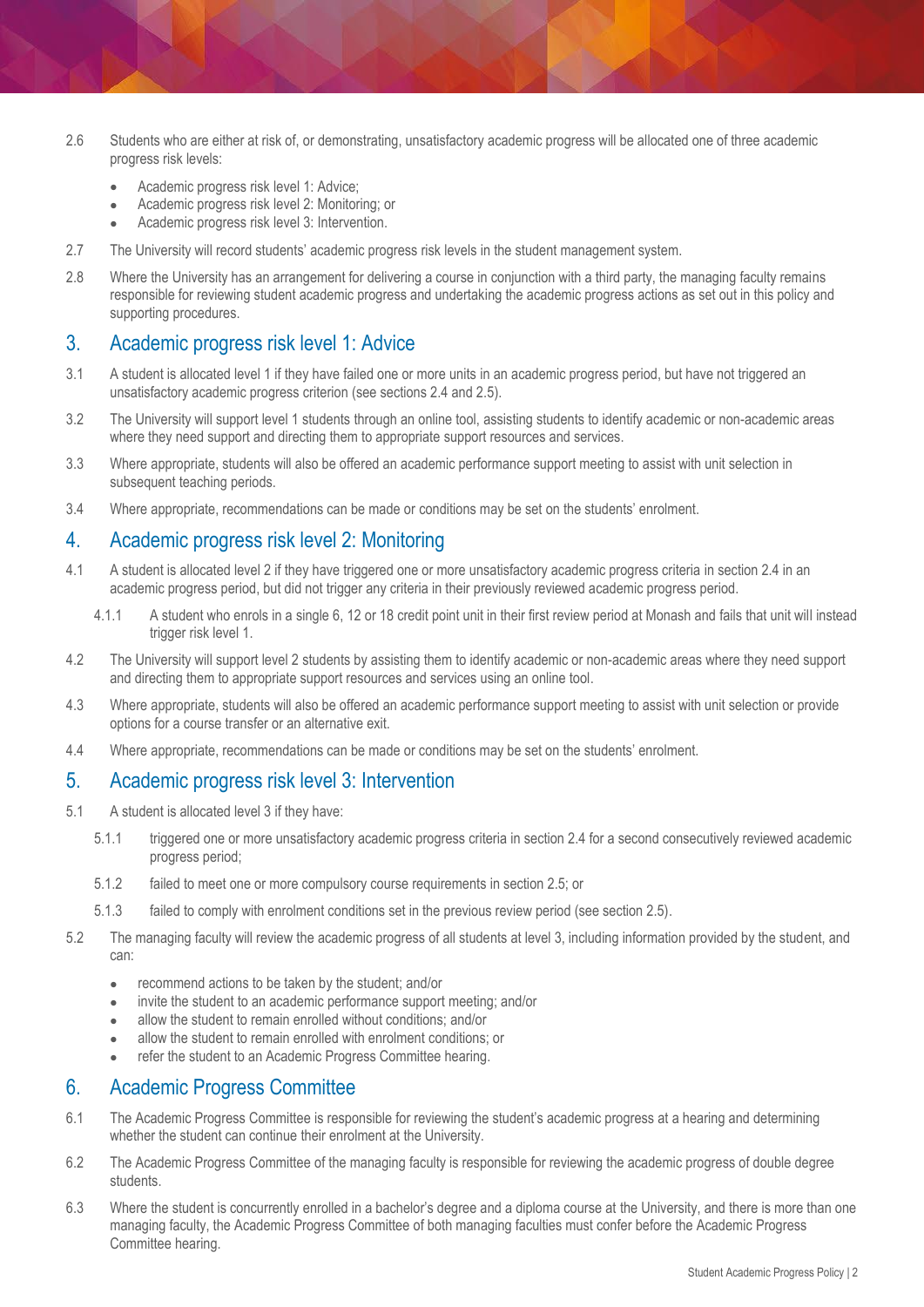- 6.4 The Academic Progress Committee hearing provides an opportunity for the student to submit information to the committee in writing and in person to demonstrate that they can successfully complete their course within the maximum duration. This can include demonstrating:
	- an understanding that their academic performance to date is unsatisfactory;
	- an understanding of the factors that have negatively affected their academic progress;
	- the actions they have taken to improve their performance; and
	- the viability of their plan to address the factors negatively affecting their academic progress.
- 6.5 The Academic Progress Committee is responsible for reviewing the student's academic progress, the information the student has provided in writing and in person and can:
	- allow the student to remain enrolled without conditions;
	- allow the student to remain enrolled with conditions;
	- recommend actions to be taken by the student; or
	- exclude the student from their course of study.

#### 7. Appeals and reviews

- 7.1 Under the following specific circumstances, a student has the right to appeal or seek review of certain decisions made in the academic progress process.
	- 7.1.1 A student can seek a review of the conditions set on their enrolment if new, relevant information becomes available, and this information was not previously and reasonably available to the student prior to the enrolment conditions being set.
	- 7.1.2 A student can appeal the decision to exclude them from their course of study on the basis of procedural irregularity or where new, relevant information becomes available, and this information was not previously and reasonably available to the student prior to the exclusion being applied.

## **DEFINITIONS**

| Academic progress                                     | Means by which students meet the academic requirements of their course and progress to course<br>completion.                                                                                                                                                                                              |
|-------------------------------------------------------|-----------------------------------------------------------------------------------------------------------------------------------------------------------------------------------------------------------------------------------------------------------------------------------------------------------|
| <b>Academic Progress</b><br>Committee                 | The committee responsible for reviewing students' academic progress and determining whether they<br>can continue their enrolment at the University.                                                                                                                                                       |
| Academic progress<br>compulsory course<br>requirement | Compulsory course requirements, listed in the Handbook, that are specific to academic progress<br>processes. Students who do not meet these requirements will trigger risk level 3.                                                                                                                       |
| <b>Enrolment conditions</b>                           | Enrolment conditions are mandatory conditions, applied in subsequent academic progress review<br>periods, to a student's unit or course enrolment. Compliance with enrolment conditions can be taken<br>into consideration by the Academic Progress Committee.<br>Enrolment conditions can:               |
|                                                       | limit the number of credit points a student can enrol in in a specific teaching period/s; and/or<br>specify or limit the type of units that can be enrolled in.<br>$\bullet$                                                                                                                              |
| Handbook                                              | A handbook published annually by the University specifying courses of study and units of study to or in<br>which students may be admitted or enrolled during the year for which it is published.                                                                                                          |
| <b>Managing faculty</b>                               | The faculty assigned responsibility for coordinating administrative matters for a course (including but not<br>restricted to admission, enrolment, course advice, academic progress and academic referral). For<br>double degree courses the managing faculty is as specified in the University Handbook. |

### **GOVERNANCE**

| Supporting procedures       | <b>Student Academic Progress Procedure</b><br><b>Academic Progress Committee Procedure</b><br><b>Exclusion Appeals Procedure</b> |
|-----------------------------|----------------------------------------------------------------------------------------------------------------------------------|
| <b>Supporting schedules</b> |                                                                                                                                  |